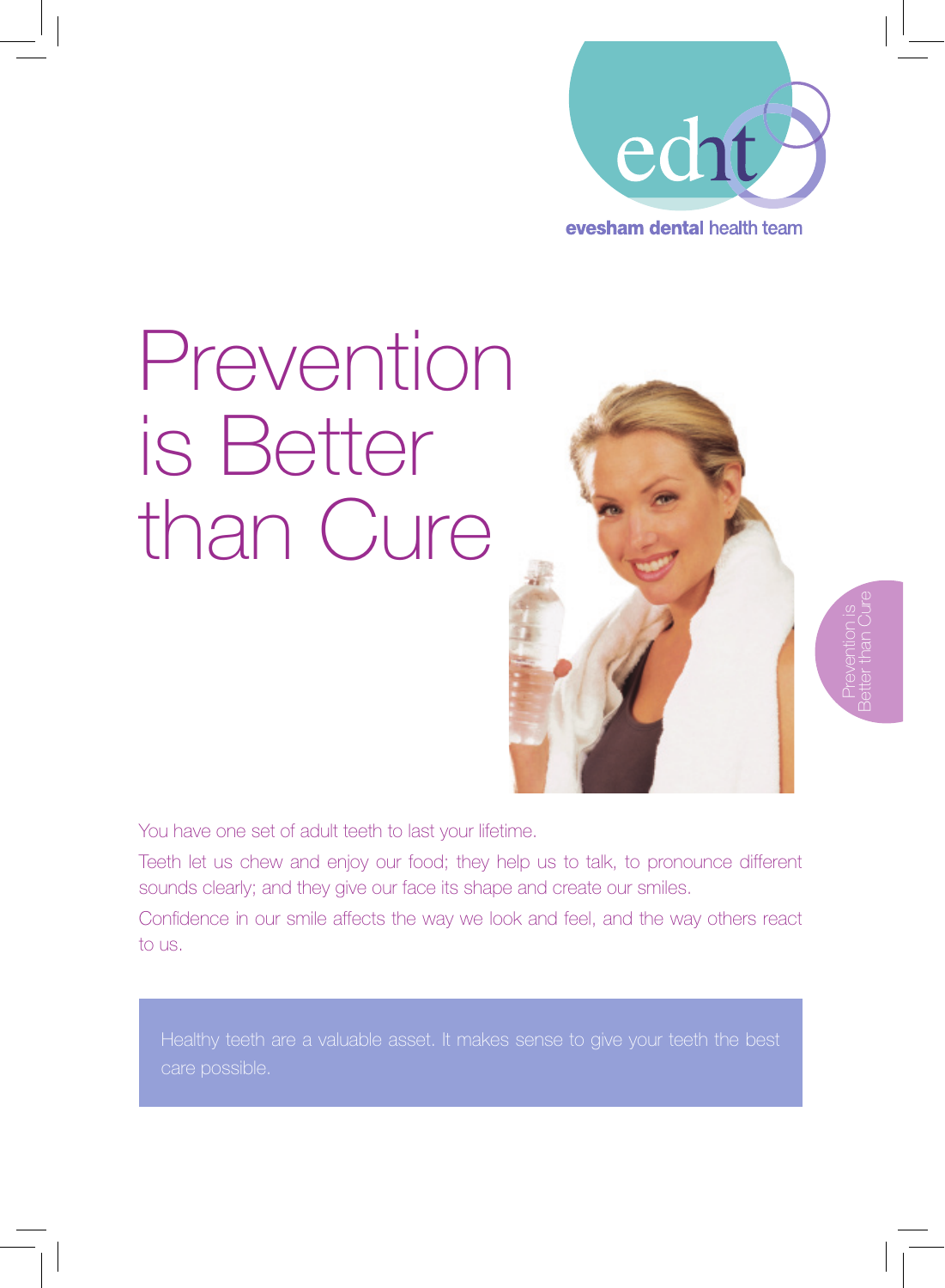## Healthy teeth and a fresh, confident smile

Statistics show that over two thirds of us are worried that we will have to wear dentures when we are older, but by following a proper oral healthcare routine there is no reason why you shouldn't keep your own teeth for life.

Teeth can be lost through gum disease, tooth decay or trauma.

Gum disease is generally painless, which means it often goes unnoticed. When left untreated it causes havoc, with lasting damage and eventually tooth loss. It affects 95% of the British population to various degrees and is the biggest cause of tooth loss.

Tooth decay is often the trigger to attend the dentist; it causes holes in our teeth and leads to toothache. Small holes become big holes and small fillings become big fillings until eventually the life of the tooth becomes infected and an abscess forms. The tooth then requires root canal therapy or removal.

Damage to teeth can also be caused by wear and tear, or by accidents.

## It's always better to prevent things from going wrong and Evesham Dental Health Team is pleased to help.

We aim to provide a preventive approach to dentistry. This means we'll work with you to protect your dental health, regularly reviewing the risks and making prevention of dental problems our priority, intervening only when there is a clear benefit to you.



The better we prevent or deal with dental problems the more we can avoid

ongoing traditional drilling, fillings and extractions and the more chance you'll keep your teeth for life. Preventive dentistry aims to address the cause so that problems don't occur or recur and any treatment lasts a long time.

# Preventive dentistry can benefit anyone and it is never too late to start.

At your dental health assessment we'll listen to what concerns you; we'll check every aspect of your dental health and discover together which issues might be putting you at



most risk. We'll discuss any recommended treatments to recover your mouth's health and work out a preventive maintenance plan to help you keep it that way. It takes a joint effort between the dental team and yourself – a partnership to health.

Nowadays dentists look at more than just your teeth. We review our patients regularly so when changes in general health are apparent we can offer guidance. We will ask about headaches and other facial / neck pains. We routinely check the muscles that move your jaw, plus the jaw joints themselves and will feel for lumps or swellings within the head and neck area.

It is important that everyone, even those who wear dentures have the soft tissues inside and outside the mouth thoroughly screened for oral cancer at least once a year. This is especially important if you smoke or chew tobacco and drink alcohol. It is a difficult subject to talk about but fortunately when mouth cancer is spotted early, the chance of a complete cure is good. As caring professionals we want to help reduce your risk. Regular visits to your dentist could save your life!

We will carefully assess each tooth and the supporting gum, taking X-rays when necessary to check aspects of your mouth that can't be directly seen. This means we can discover signs of gum disease, tooth decay and tooth wear before you've even noticed any symptoms. You can then stop them from getting worse by adjusting your daily oral healthcare routines, with no need for a dentist to intervene.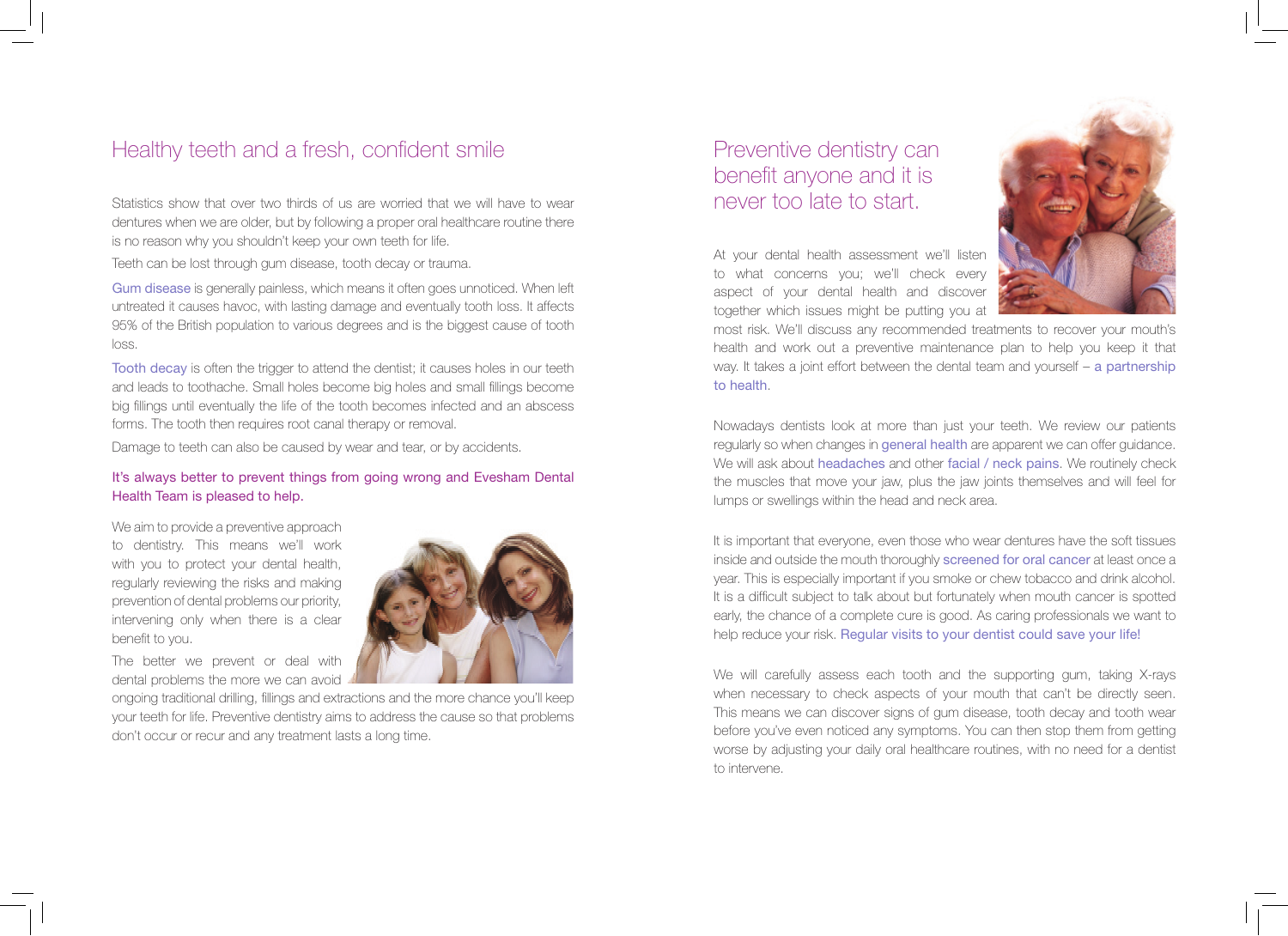## Plaque – the bacterial enemy

Gum (periodontal) disease and tooth decay are both caused by a thin sticky layer of bacteria called plaque. This is often invisible to the naked eye, but we can show it to you with a phase contrast microscope.

Plaque constantly accumulates on tooth surfaces. Some of the plaque bacteria will release poisons which irritate and destroy the supporting gum and bone (periodontal disease). Other plaque bacteria convert sugars from our food and drinks into acid, which attacks and decays the tooth surface, creating a cavity.

Plaque bacteria can also enter the bloodstream, and so are increasingly being linked to other health problems, especially heart disease, making it even more important that you take care of your dental health.

Bad breath is common and is often connected to gum disease. Try licking the inside surface of your wrist and sniff – if the smell is unpleasant, you can be pretty sure that your breath is too.

Smelly gases released from the bacteria coating the teeth, gums and tongue is usually the cause of bad breath. Strong smelling foods can add to the problem especially if bits get caught between the teeth and rot. Smoking, a dry mouth and certain illnesses such as nasal and stomach conditions might also be responsible for bad breath.

#### But I have always brushed my teeth twice a day. Why should I be affected?

Unfortunately our toothbrushes often miss the same areas each time we brush and it will be at these sites that the bacteria hide. It can be very difficult to reach in between teeth and into the tiny surface grooves and ridges. We want to help you discover where the vulnerable areas exist and let you know the most effective products and techniques to reach them.

#### Is failure to remove plaque the only cause of gum disease?

Yes, and unfortunately some people are particularly vulnerable, needing to achieve virtually perfect cleaning to prevent it. Others seem to have a strong inborn resistance to the bacterial effects and don't experience as much damage even

when their tooth cleaning isn't great. Most people sit between these two extremes. Smoking, stress, diabetes, diminished immunity, hereditary and hormone factors are all known to increase vulnerability to periodontal disease. However if there are no bacteria there can be no destruction.

## Why the hygienist is your smile's best friend

Visiting a hygienist regularly plays a vital role in keeping your teeth and gums healthy, as well as giving you a fresh smelling and sparkling clean smile.

While gum disease can cause significant damage to your gums and teeth, the good news is that with good oral healthcare routines, it can usually be slowed down and even stopped. The earlier you gain control the better as the



bone supporting your teeth is precious – once lost it's almost impossible to replace. In addition when more destruction has occurred, the more time the disease has been allowed to progress, the more time and effort you'll need to spend to prevent it advancing further. So don't delay your recovery.

Our hygienists are fully committed to helping our patients look after their teeth for life. They are highly trained in the very intricate skills required to professionally clean the plaque and tartar off your teeth and are always keen to share their knowledge.

We will work with you to develop your own effective home care techniques to keep your mouth healthy and fresh. In advanced cases of gum disease additional treatments may be required to enable better access for plaque removal.

The huge choice of toothbrushes and toothpastes can be overwhelming, we are happy to recommend the ones that are best suited to your teeth and gums. In most cases, you will be able to buy the appropriate products at our reception, saving you the inconvenience of trying to find them elsewhere and we aim for our prices to be less than the shops.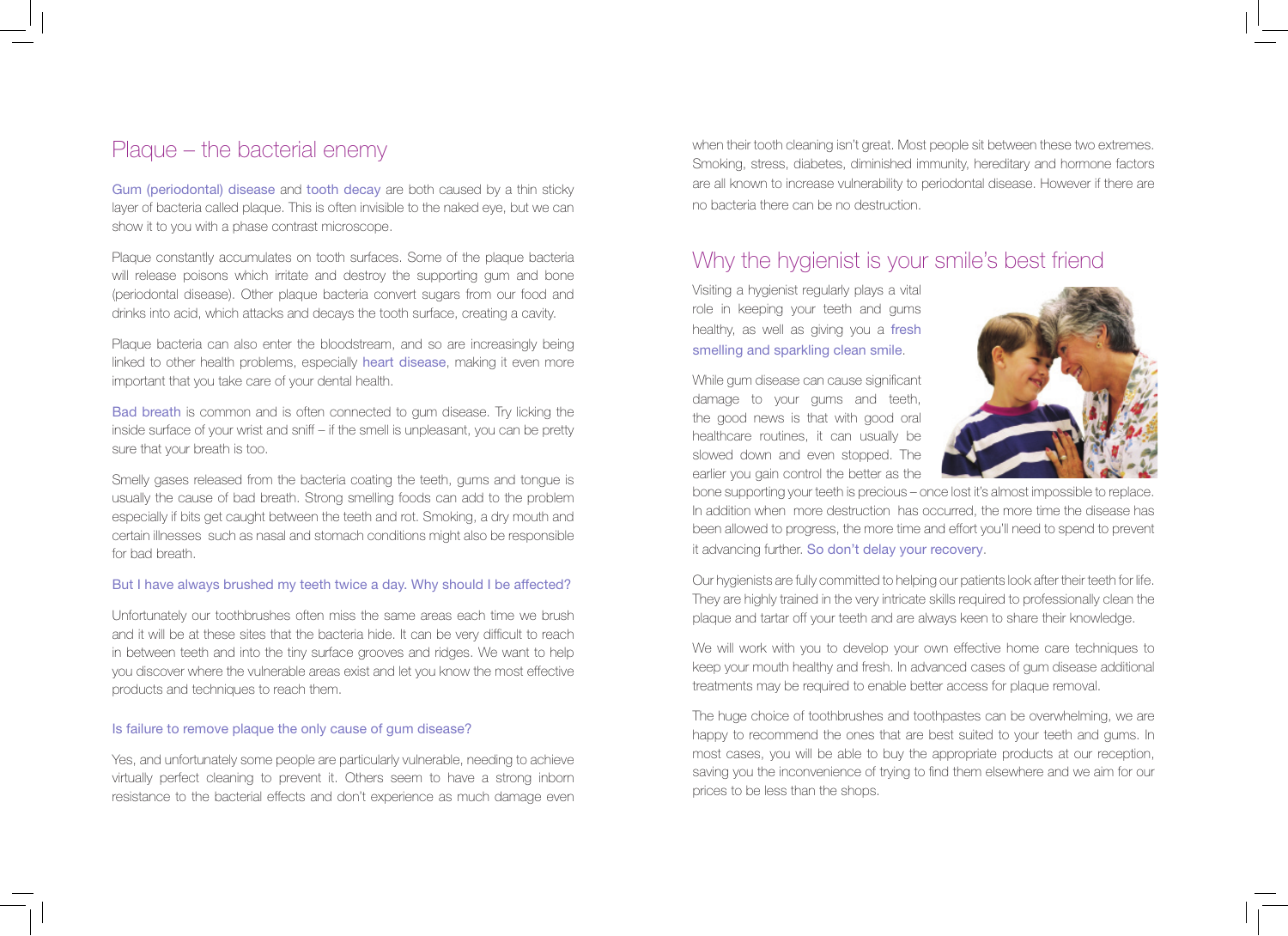

# Other ways we can help care for your teeth

#### Tooth decay

If you frequently get new cavities we will help you identify why they have occurred.

Usually it's related to the sugars within your diet, but surprisingly it's not how much but rather how often you consume sugar that is more critical. Natural and added sugars exist in many foods and drinks – some are obvious and some are hidden.

Frequent intakes of foods or drinks containing sugar will cause recurring bouts of bacterial acid attack. Your saliva plays a vital role in helping to recover

a natural balance and repair the tooth mineral loss, but it takes time to do this (about an hour). If you have frequent intakes of sugar, the saliva does not have chance to do its job properly and decay will occur. Similarly food and drinks that are acidic (e.g. fruit juice) will soften the enamel and if these attacks are frequent the tooth surface will wear away – this is called dental erosion.

We recommend limiting acidic or sugary food and drinks to main meal times only and chewing sugar free gum or alkali foods (e.g. cheese) after meals to help the saliva restore the natural balance more quickly.

Cleaning your teeth is important to remove plaque and the use of fluoride products will make the enamel more resistant to plaque. Surprisingly its better to brush before a meal rather than after.

The biting surfaces of back teeth are particularly vulnerable to decay. Bacteria and food collect in the tiny crevices, fissures and pits where it is difficult to reach with a toothbrush. Adults who grew up before the preventive era will have had many fillings to mend these surfaces. However, more recently special coating known as fissure sealant can be painted and bonded onto vulnerable tooth surfaces reducing their risk of decay – if you would like to know more please ask.

We also recommend treatments to reinforce a tooth rather than letting it break. For example, if a tooth is cracked or weak and in danger of breaking, it may be advisable to place a new filling or perhaps a crown or 'onlay' to protect it. This is always better than waiting until breakage occurs in an uncontrolled way.

## **Sensitivity**

There are several potential causes of sensitive teeth. Sensitivity can occur due to acid attacks (dental erosion or decay) or by brushing too hard, especially with abrasive toothpastes (abrasion). Clenching and grinding of teeth and receding gums also result in sensitivity.

We can help you find what's causing tooth sensitivity, provide corrective advice, and apply soothing protective products.

## **Mouthguards**

If you play sport involving physical contact (e.g. rugby and martial arts) or moving objects (e.g. hockey and cricket) we recommend wearing a professional custom made mouthguard to prevent damage to your teeth and jaw.

We can take exact impressions of your teeth, creating a mouthguard that fits and protects you properly and is comfortable to wear.

Snoring and sleep apnoea might be a big problem for you or your partner. Snoring is usually due to the lower jaw and tongue falling backward during sleep, obstructing the upper

airway. An anti-snoring appliance can prevent this and permit you to breathe more easily while sleeping. Stop snoring now, for a fantastic night's sleep for you and your partner.